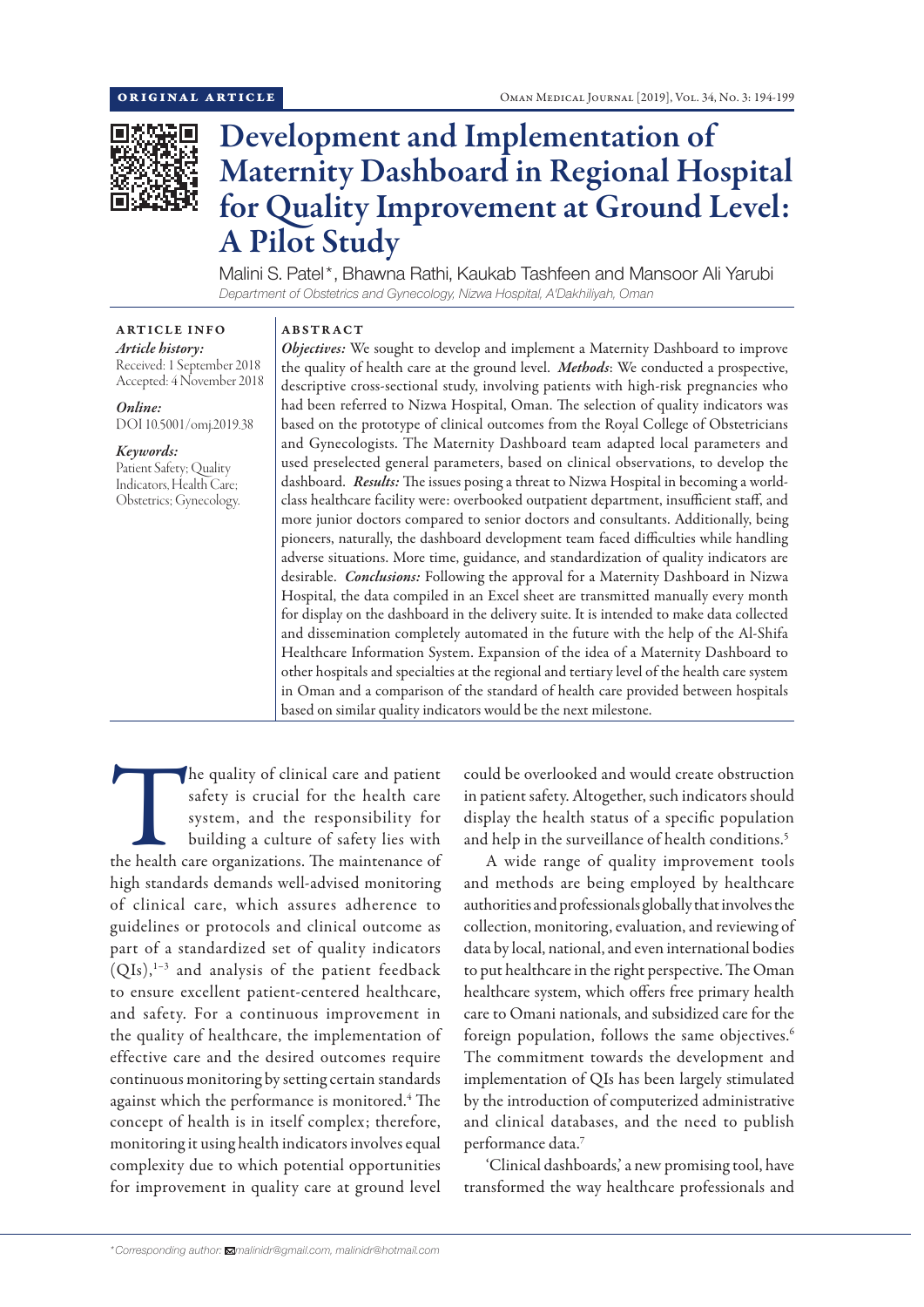senior leaders monitor organizational performance and prioritize improvement by timely interventions. The principle was adapted from the dashboard of a car and cockpit display of an airplane. It provides the updated rates or frequencies of key/selected QIs at a glance and provides information for quality assurance and exception reporting. Multiple hospitals have successfully employed dashboards in different medical specialties, with positive results.<sup>8-11</sup> Looking at the growing interest in the dashboard as an adjunct, 'Maternity Dashboard,' a clinical performance and governance scorecard that enables monitoring of various preselected parameters on a monthly basis, has been recommended by the Royal College of Obstetricians and Gynecologists (RCOG) for use in all maternity units. The Maternity Dashboard is designed to compare the current performance against expected standards and ensure that the principles of clinical governance are safeguarded in daily clinical practice (good practice).12 The visual representation of data acts as an early warning system, with each QI used to identify suboptimal performance that might otherwise pass undetected.

Our study sought to evaluate the potential of a visual display of clinical performance and outcome in improving the quality of health care at the ground level by developing and implementing a Maternity Dashboard.

#### METHODS

This prospective, descriptive cross-sectional study was conducted between January and December 2017, in patients with high-risk pregnancies who had been referred to Nizwa Hospital. Nizwa Hospital is a senior consultant-led hospital, and the only regional referral hospital in the large A'Dakhliya governorate catering to a population of 326 521 people, and at present handles between 6000 to 7000 deliveries per year. All high-risk pregnancies within the governorate are referred to this hospital.

A situation where either the mother or her fetus, or both, are at risk is known as a high-risk pregnancy. Two types of medical conditions put a pregnancy at risk. The medical conditions that exist before pregnancy include high blood pressure, polycystic ovary syndrome, lung, kidney, or heart problems, obesity, diabetes, autoimmune diseases, chronic infections like HIV, and sexually transmitted

#### Box 1: Indicators used in the Maternity Dashboard.

| <b>Indicators</b>                                                                     |
|---------------------------------------------------------------------------------------|
| <b>Clinical activities</b>                                                            |
| Deliveries                                                                            |
| Admission to the antenatal ward (excluding direct admission<br>to the delivery suite) |
| Outpatient department appointment                                                     |
| Instrumental deliveries                                                               |
| Cesarean section rate                                                                 |
| <b>Maternal measures</b>                                                              |
| Induction of labor                                                                    |
| Workforce                                                                             |
| Midwife/patient ratio                                                                 |
| Supervisor/midwife ratio                                                              |
| Eclampsia                                                                             |
| Intensive care unit admission                                                         |
| Severe postpartum hemorrhage                                                          |
| Third-degree perineal tear                                                            |
| Shoulder dystocia                                                                     |
| Hematomas                                                                             |
| Postpartum hysterectomy                                                               |
| Others (e.g., near miss/mortality)                                                    |
| <b>Neonatal outcomes</b>                                                              |
| Low five-minute Apgar score $(< 7)$                                                   |
| Perinatal asphyxia                                                                    |
| Meconium aspiration syndrome                                                          |
| Stillbirth                                                                            |
| Stillbirth with diabetes                                                              |
| Early neonatal death                                                                  |
| Patient complaints                                                                    |

diseases. Other factors include conditions that develop during pregnancy such as preeclampsia, gestational diabetes, premature labor, multiple births, hemorrhage during pregnancy, grand multiparity, and teenage pregnancy.

The implementation of a dashboard requires a core set of QIs with clear definition and predetermined gold standards/benchmark/ threshold. QIs are measurable elements that help in understanding a performance and its outcome so that they can be compared with the gold standard and improved if necessary. The RCOG has recently produced a prototype set of intrapartum clinical outcomes, which are measurable and can be improved by practicing it in line with the 'Good Practice Series' on the Maternity Dashboard.<sup>13,14</sup> The key to an effective dashboard is to use a limited number of meaningful measurements, in accordance to local need. In addition to the preselected general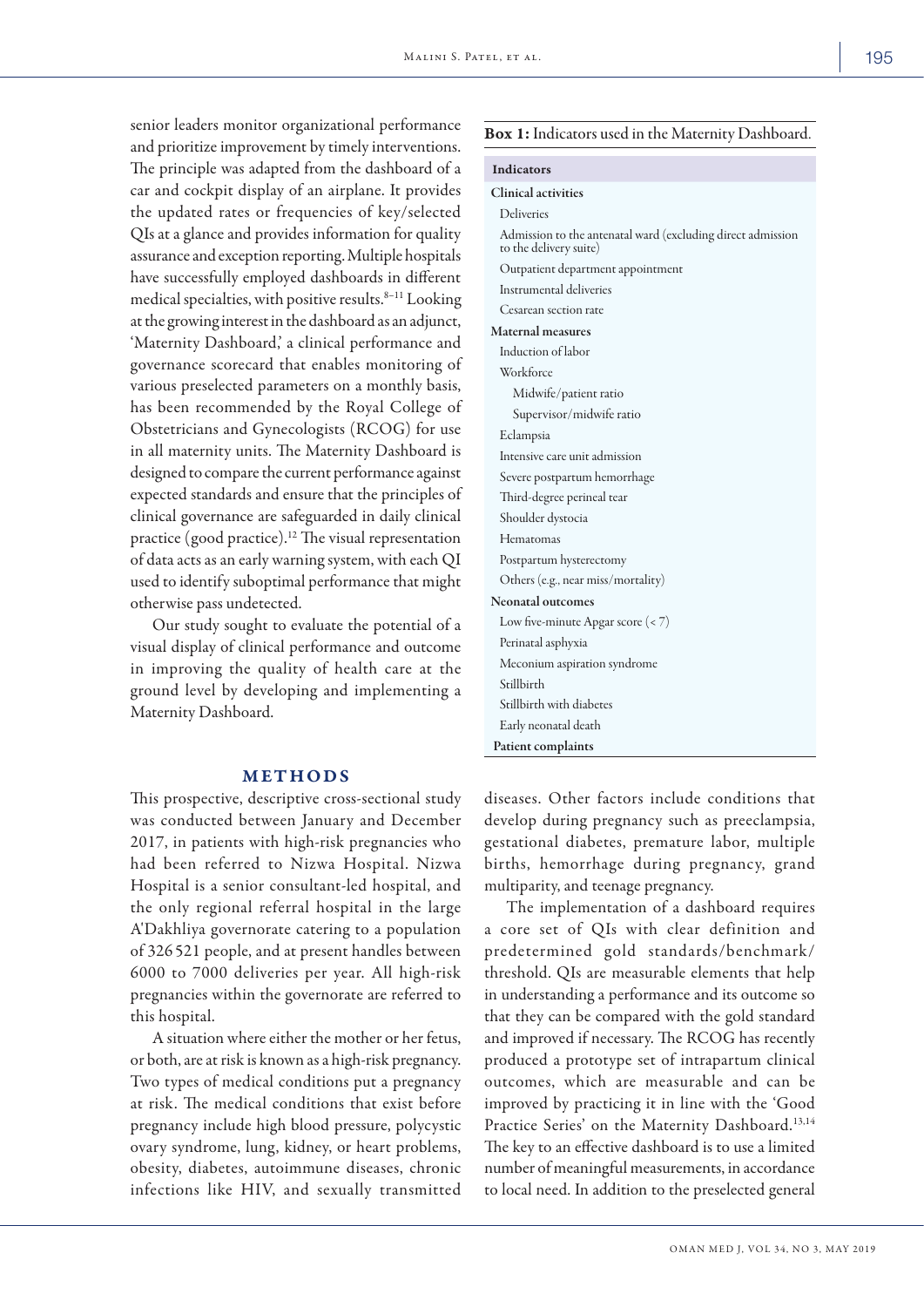| 14(21.2%<br>44(8.2%)<br>15(3.5%<br>7/15<br>岛<br><u>16</u><br>268<br>జ్<br>₽<br>supervisor present in morning<br><3/month excluding congenital anomaly<br>include induction room<br>Other Near miss case<br>evacuation under GA<br>Intubated in DS<br>75 %occupancy<br>blood $loss > 21$<br>include ccu<br>Comment<br><b>TO/day</b><br><600/month<br>2/12months<br><b>Slmonth</b><br><3/month<br>1/2month<br>1550-1600<br>1/2mths<br>2/month<br>2/month<br>3/month<br>15-17%<br><2/year<br>3/month<br>4/mont<br>Green<br>21%<br>861<br>$\frac{12}{2}$<br>1/2<br>1601-1900(20%)<br>600-625/month<br>2/6 months<br>3-4/month<br>3-5/month<br>5-6/mont<br>3-5/month<br>4/month<br>2/month<br>3/month<br>4/month<br>3/month<br>3/month<br>3/month<br>Yellow<br>20-25%<br><b>3/year</b><br><b>18%</b><br>22%<br>1/3<br>$>1900(30\%$<br>3/6months<br>4 /month<br>>5/month<br>4/month<br>>4/month<br>3/month<br>>5/month<br>Red Flag<br><b>S/month</b><br><b>5/month</b><br>4/month<br>4/month<br><b>7/month</b><br>4/year<br>%25%<br>>625<br>20%<br>25%<br>0.25<br>1500-1600/month<br>1/2months<br>2/month%<br>2-3/month<br><3/month<br><2/month<br>1/6month<br><b>Symonth</b><br>3 /month<br><b>3/month</b><br>2/month<br>10-15%<br>2/month<br>4/month<br>$-20%$<br>2/year<br>Goal<br>1/2<br>13<br>15%<br>0-8% RCOG/inUK -< 5/month<br>2-3/1000(7/1000in oman)<br>international incidence<br>0.5-1.5% of deliveries<br>1/100-2000 deliveries<br>0.2 to 8.7/1000<br>1/500to 12500<br>0.3to 1.8%<br>5 TO 13 %<br>1-2/1000<br>0.7 to 5%<br>3-5/1000<br>18.60%<br>7/1000<br>7/1000<br>25%<br>Meconium aspiration syndrome<br>low apgar <7 at 5 minutes<br>supervisor /midwife ratio<br>3rd/4th deg perineal tear<br>postpartum hystrectomy<br>still birth with diabetes<br>midwife /patient ratio<br>instrumental vag del<br><b>OPD Appointment</b><br>shoulder dystocia<br><b>C-Section Rate</b><br><b>Birth Asphyxia</b><br>ICU admision<br>severe PPH<br><b>Admissions</b><br>Eclampsia<br>hematoma<br><b>Deliveries</b><br>Induction<br>still birth<br>others<br>ENND<br>$\frac{9}{20}$<br>≌<br>N<br>в |  |                       |                       |                   |                         |                     |                 |                         |                      |          |
|--------------------------------------------------------------------------------------------------------------------------------------------------------------------------------------------------------------------------------------------------------------------------------------------------------------------------------------------------------------------------------------------------------------------------------------------------------------------------------------------------------------------------------------------------------------------------------------------------------------------------------------------------------------------------------------------------------------------------------------------------------------------------------------------------------------------------------------------------------------------------------------------------------------------------------------------------------------------------------------------------------------------------------------------------------------------------------------------------------------------------------------------------------------------------------------------------------------------------------------------------------------------------------------------------------------------------------------------------------------------------------------------------------------------------------------------------------------------------------------------------------------------------------------------------------------------------------------------------------------------------------------------------------------------------------------------------------------------------------------------------------------------------------------------------------------------------------------------------------------------------------------------------------------------------------------------------------------------------------------------------------------------------------------------------------------------------------------------------|--|-----------------------|-----------------------|-------------------|-------------------------|---------------------|-----------------|-------------------------|----------------------|----------|
|                                                                                                                                                                                                                                                                                                                                                                                                                                                                                                                                                                                                                                                                                                                                                                                                                                                                                                                                                                                                                                                                                                                                                                                                                                                                                                                                                                                                                                                                                                                                                                                                                                                                                                                                                                                                                                                                                                                                                                                                                                                                                                  |  | Nar<br>Feb            | ð                     | <b>May</b>        | 与                       | È                   | <b>Aug</b>      | ğ<br><b>Sep</b>         | $\frac{8}{2}$        | DEC      |
|                                                                                                                                                                                                                                                                                                                                                                                                                                                                                                                                                                                                                                                                                                                                                                                                                                                                                                                                                                                                                                                                                                                                                                                                                                                                                                                                                                                                                                                                                                                                                                                                                                                                                                                                                                                                                                                                                                                                                                                                                                                                                                  |  | <b>578</b><br>\$6     | 525                   | 569               | 518                     |                     | ឨ               | 8d<br>ä                 | ឆ្ល                  | 587      |
|                                                                                                                                                                                                                                                                                                                                                                                                                                                                                                                                                                                                                                                                                                                                                                                                                                                                                                                                                                                                                                                                                                                                                                                                                                                                                                                                                                                                                                                                                                                                                                                                                                                                                                                                                                                                                                                                                                                                                                                                                                                                                                  |  | 206                   | 259                   | 260               | $\overline{z}$          | 245                 | 254             | 286<br>214              | 은                    | 8        |
|                                                                                                                                                                                                                                                                                                                                                                                                                                                                                                                                                                                                                                                                                                                                                                                                                                                                                                                                                                                                                                                                                                                                                                                                                                                                                                                                                                                                                                                                                                                                                                                                                                                                                                                                                                                                                                                                                                                                                                                                                                                                                                  |  | 108                   | 1874                  |                   | <b>S48</b>              |                     | SS <sub>3</sub> | $rac{4}{8}$<br>1753     | <b>2060</b>          | 1784     |
|                                                                                                                                                                                                                                                                                                                                                                                                                                                                                                                                                                                                                                                                                                                                                                                                                                                                                                                                                                                                                                                                                                                                                                                                                                                                                                                                                                                                                                                                                                                                                                                                                                                                                                                                                                                                                                                                                                                                                                                                                                                                                                  |  | 21(4.3%)<br>11(2.2%)  | 14(3.1%)<br>87(16.5%) | 2024<br>21(4.3 %) | 4.10%                   | 28(4.9%)            | 32(5.1%)        | 27(4.5%)<br>23(4.3%)    |                      | 36(6.1%) |
|                                                                                                                                                                                                                                                                                                                                                                                                                                                                                                                                                                                                                                                                                                                                                                                                                                                                                                                                                                                                                                                                                                                                                                                                                                                                                                                                                                                                                                                                                                                                                                                                                                                                                                                                                                                                                                                                                                                                                                                                                                                                                                  |  | 102(18.3%)<br>96(20%) |                       | 115(20.2%)        | 84(16.4%                | 105(18.4%)          | 17.50%          | 137(24%)<br>18.90%      | 99(18%)              | 96(16.3% |
|                                                                                                                                                                                                                                                                                                                                                                                                                                                                                                                                                                                                                                                                                                                                                                                                                                                                                                                                                                                                                                                                                                                                                                                                                                                                                                                                                                                                                                                                                                                                                                                                                                                                                                                                                                                                                                                                                                                                                                                                                                                                                                  |  | 64(11.2%)             | 67(12.7%)             | 65(11.4%          | 55(10.7%)               | 66(11.6%) 64(10.25% | 61(11.5%        | 69(11.5%                | 55(10%               |          |
|                                                                                                                                                                                                                                                                                                                                                                                                                                                                                                                                                                                                                                                                                                                                                                                                                                                                                                                                                                                                                                                                                                                                                                                                                                                                                                                                                                                                                                                                                                                                                                                                                                                                                                                                                                                                                                                                                                                                                                                                                                                                                                  |  |                       |                       |                   |                         |                     |                 |                         |                      |          |
|                                                                                                                                                                                                                                                                                                                                                                                                                                                                                                                                                                                                                                                                                                                                                                                                                                                                                                                                                                                                                                                                                                                                                                                                                                                                                                                                                                                                                                                                                                                                                                                                                                                                                                                                                                                                                                                                                                                                                                                                                                                                                                  |  |                       |                       |                   |                         | <u>si</u>           |                 |                         |                      |          |
|                                                                                                                                                                                                                                                                                                                                                                                                                                                                                                                                                                                                                                                                                                                                                                                                                                                                                                                                                                                                                                                                                                                                                                                                                                                                                                                                                                                                                                                                                                                                                                                                                                                                                                                                                                                                                                                                                                                                                                                                                                                                                                  |  |                       |                       |                   |                         |                     |                 |                         |                      |          |
|                                                                                                                                                                                                                                                                                                                                                                                                                                                                                                                                                                                                                                                                                                                                                                                                                                                                                                                                                                                                                                                                                                                                                                                                                                                                                                                                                                                                                                                                                                                                                                                                                                                                                                                                                                                                                                                                                                                                                                                                                                                                                                  |  |                       |                       |                   |                         |                     |                 |                         |                      |          |
|                                                                                                                                                                                                                                                                                                                                                                                                                                                                                                                                                                                                                                                                                                                                                                                                                                                                                                                                                                                                                                                                                                                                                                                                                                                                                                                                                                                                                                                                                                                                                                                                                                                                                                                                                                                                                                                                                                                                                                                                                                                                                                  |  |                       |                       |                   |                         |                     |                 |                         |                      |          |
|                                                                                                                                                                                                                                                                                                                                                                                                                                                                                                                                                                                                                                                                                                                                                                                                                                                                                                                                                                                                                                                                                                                                                                                                                                                                                                                                                                                                                                                                                                                                                                                                                                                                                                                                                                                                                                                                                                                                                                                                                                                                                                  |  |                       |                       |                   |                         |                     |                 |                         | $\sim$               |          |
|                                                                                                                                                                                                                                                                                                                                                                                                                                                                                                                                                                                                                                                                                                                                                                                                                                                                                                                                                                                                                                                                                                                                                                                                                                                                                                                                                                                                                                                                                                                                                                                                                                                                                                                                                                                                                                                                                                                                                                                                                                                                                                  |  |                       |                       |                   |                         |                     |                 |                         |                      |          |
|                                                                                                                                                                                                                                                                                                                                                                                                                                                                                                                                                                                                                                                                                                                                                                                                                                                                                                                                                                                                                                                                                                                                                                                                                                                                                                                                                                                                                                                                                                                                                                                                                                                                                                                                                                                                                                                                                                                                                                                                                                                                                                  |  |                       |                       |                   |                         |                     |                 |                         |                      |          |
|                                                                                                                                                                                                                                                                                                                                                                                                                                                                                                                                                                                                                                                                                                                                                                                                                                                                                                                                                                                                                                                                                                                                                                                                                                                                                                                                                                                                                                                                                                                                                                                                                                                                                                                                                                                                                                                                                                                                                                                                                                                                                                  |  |                       |                       |                   |                         |                     |                 |                         |                      |          |
|                                                                                                                                                                                                                                                                                                                                                                                                                                                                                                                                                                                                                                                                                                                                                                                                                                                                                                                                                                                                                                                                                                                                                                                                                                                                                                                                                                                                                                                                                                                                                                                                                                                                                                                                                                                                                                                                                                                                                                                                                                                                                                  |  |                       |                       |                   |                         |                     |                 |                         |                      |          |
|                                                                                                                                                                                                                                                                                                                                                                                                                                                                                                                                                                                                                                                                                                                                                                                                                                                                                                                                                                                                                                                                                                                                                                                                                                                                                                                                                                                                                                                                                                                                                                                                                                                                                                                                                                                                                                                                                                                                                                                                                                                                                                  |  |                       |                       |                   |                         |                     |                 |                         |                      |          |
|                                                                                                                                                                                                                                                                                                                                                                                                                                                                                                                                                                                                                                                                                                                                                                                                                                                                                                                                                                                                                                                                                                                                                                                                                                                                                                                                                                                                                                                                                                                                                                                                                                                                                                                                                                                                                                                                                                                                                                                                                                                                                                  |  |                       |                       |                   |                         |                     |                 | œ<br>₽                  |                      |          |
|                                                                                                                                                                                                                                                                                                                                                                                                                                                                                                                                                                                                                                                                                                                                                                                                                                                                                                                                                                                                                                                                                                                                                                                                                                                                                                                                                                                                                                                                                                                                                                                                                                                                                                                                                                                                                                                                                                                                                                                                                                                                                                  |  |                       |                       |                   |                         |                     |                 | $\overline{\mathbf{c}}$ |                      |          |
|                                                                                                                                                                                                                                                                                                                                                                                                                                                                                                                                                                                                                                                                                                                                                                                                                                                                                                                                                                                                                                                                                                                                                                                                                                                                                                                                                                                                                                                                                                                                                                                                                                                                                                                                                                                                                                                                                                                                                                                                                                                                                                  |  |                       |                       |                   |                         | ဖာ                  |                 |                         |                      |          |
|                                                                                                                                                                                                                                                                                                                                                                                                                                                                                                                                                                                                                                                                                                                                                                                                                                                                                                                                                                                                                                                                                                                                                                                                                                                                                                                                                                                                                                                                                                                                                                                                                                                                                                                                                                                                                                                                                                                                                                                                                                                                                                  |  |                       |                       |                   | 6                       |                     |                 |                         | ٠                    |          |
|                                                                                                                                                                                                                                                                                                                                                                                                                                                                                                                                                                                                                                                                                                                                                                                                                                                                                                                                                                                                                                                                                                                                                                                                                                                                                                                                                                                                                                                                                                                                                                                                                                                                                                                                                                                                                                                                                                                                                                                                                                                                                                  |  |                       |                       |                   | $\overline{\mathbf{c}}$ |                     |                 |                         | $\mathbf{\tilde{c}}$ |          |
|                                                                                                                                                                                                                                                                                                                                                                                                                                                                                                                                                                                                                                                                                                                                                                                                                                                                                                                                                                                                                                                                                                                                                                                                                                                                                                                                                                                                                                                                                                                                                                                                                                                                                                                                                                                                                                                                                                                                                                                                                                                                                                  |  |                       |                       |                   |                         |                     |                 |                         |                      |          |
| 2/month<br>complaints.                                                                                                                                                                                                                                                                                                                                                                                                                                                                                                                                                                                                                                                                                                                                                                                                                                                                                                                                                                                                                                                                                                                                                                                                                                                                                                                                                                                                                                                                                                                                                                                                                                                                                                                                                                                                                                                                                                                                                                                                                                                                           |  |                       |                       |                   |                         |                     |                 |                         |                      |          |

parameter, local parameters were adapted by the Maternity Dashboard team, based on clinical observations that required improvement.15 Box 1 shows the selected parameters which are broadly categorized into clinical activity, maternal outcome, and neonatal outcome measures.

Data were collected manually from the labor ward register and through electronic records (i.e., Al-Shifa, a comprehensive healthcare information system used in Oman designed to manage the operations of a hospital or a network of healthcare units).

A user-friendly Maternity Dashboard was produced in Microsoft Excel 2016. The display of the dashboard was placed in the delivery suite for a monthly review by frontline staff. It included indicators, international incidences, and local set goals. Upper and lower limits for each parameter were decided by the Maternity Dashboard team. A traffic light color-coded system was used to give immediate visual feedback at the ground level. Green was used when the goals were met, amber to indicate that the goals were not met (i.e., above the lower threshold, but still within the upper threshold), and red was used when the upper threshold was breached. When a parameter falls into the amber zone, action should be taken to restore normalcy (green color) with minimal resources; a careful observation was warranted to ensure patient safety (no immediate risk to patients), and the parameter trend was studied in the following months. However, repeated entry of a single parameter into the amber zone would necessitate corrective action to avoid deterioration to red. Any indicator that fell in the red zone may pose an impending threat to patient safety and needed urgent attention and appropriate action to avoid the quality of maternity care provided from being adversely affected.

# RESULTS

The Maternity Dashboard proved impactful in driving changes for the better functioning of the healthcare system at our hospital. Clear and transparent dissemination of data enhanced the decision-making process. Analysis of the recorded data provided a powerful way to project the difference between the actual performance and the expected goals. The green color code, which was frequently assigned in this study, identified the parameters

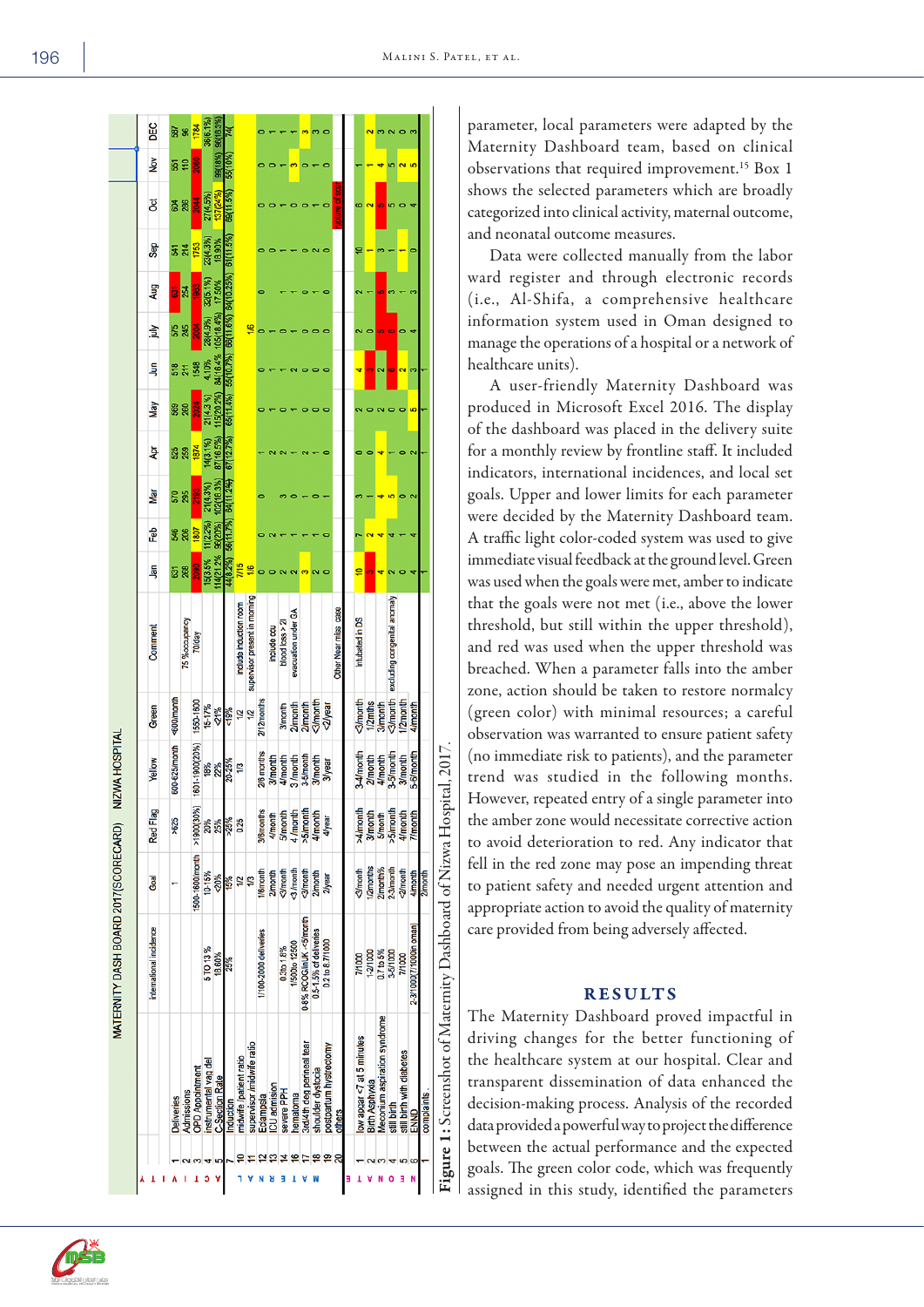# DISCUSSION

whose performance was up to the gold standard. These parameters were consistently assigned with green color, reflecting the dedication of the health care providers and such an acknowledgment of their efforts encouraged them further to maintain high standards of work.

The areas of weaknesses were highlighted by amber and red colors, which warranted immediate attention to bring the indicator color back to green [Figure 1]. For example, the overbooked outpatient department appointments were found to be consistently in the amber or red zone, unable to turn green within the study period. Meetings were arranged with the medical record department to limit the number of appointments. Walk-in outpatient department appointments were withheld. The clinical staff was advised to refer patients in the low-risk group to their parent centers for follow-up. Meetings were conducted with all the primary and secondary health providers, and the local guidelines for referrals were revised, with persistent monitoring of the decided guidelines. By the end of the year, the parameter showed signs of a return to normalcy. The amber code in case of third/fourth-degree perineal tear and hematomas demanded an audit that would recognize the areas of weaknesses. The midwife-to-patient and supervisor-to-midwife ratios remained consistently in the amber zone throughout the study period, leading to the new enrolment of midwives. Since the new health care providers would need more supervision and further training, one-to-one hands-on training programs and more supervision were arranged in collaboration with the Maternal and Child Health Unit and senior midwives. A request was sent to the higher authorities to employ 15 more midwives to reduce the burden of the over-worked staff, which is still not resolved. The parameters for neonatal outcome measures, such as perinatal asphyxia, meconium aspiration syndrome, and stillbirths fluctuated between the amber and red zone. Monthly perinatal asphyxia cases were presented in perinatal mortality meetings, where the faults were highlighted, and appropriate actions were decided to prevent such incidents in the future. A bereavement team was formed for a detailed case study and counseling of the care provider. Local workshops and e-learning further strengthened cardiotocograph training.

The clinical dashboard consistently displayed ward and program activities. The transparency of data dissemination between the clinicians and midwives promoted optimal patient care within the department. Early recognition of adverse performance trends supported informed decisionmaking and resource allocation within the local setting. Monitoring of the various parameters identified the outpatient flow as the main issue that needed immediate action. By repeated meetings with regional heads and local health stakeholders, we were able to control the outpatient flow. Similarly, St. George's Hospital, UK, had repeatedly experienced a red zone for many women booked for birth. They used the Maternity Dashboard as a tool to convince the Trust Board and local commissioners to reduce the number of bookings keeping patient safety as a priority; the timely induction of labor<sup>16</sup> achieved a reduction in the stillbirth rate after the implementation of the remedial measures.

Although the use of the Maternity Dashboard was an invaluable experience to analyze the monthly clinical performances, we faced a set of challenges while developing the dashboard. A Maternity Dashboard is a fairly new concept in Oman, and our unit is the pioneer in its implementation. The critical challenge was to select the key performance indicators or QIs and set the benchmark/gold standard to provide safety to the patients. The key performance indicators should be relevant, specific, measurable, achievable, and time-bound. The difficulty lies in the fact that there are no standardized indicators, neither local nor international. There are 290 maternity outcomes,<sup>1</sup> compiled from the publications of four professional bodies, which include the RCOG, American College of Obstetricians and Gynecologists, Royal Australian and New Zealand College of Obstetricians and Gynecologists, and the Society of Obstetrician and Gynecologists of Canada. The four bodies suggested using the RCOG produced prototype indicators as they are in line with the good guide indicator.12–16 A survey of consultantled maternity units in the South West of England Strategic Health Authority region,<sup>17</sup> concluded that there was wide variation in the key performance indicators monitored and their definition. They stressed upon the requirement for a meaningful, internationally agreed, standardized core set of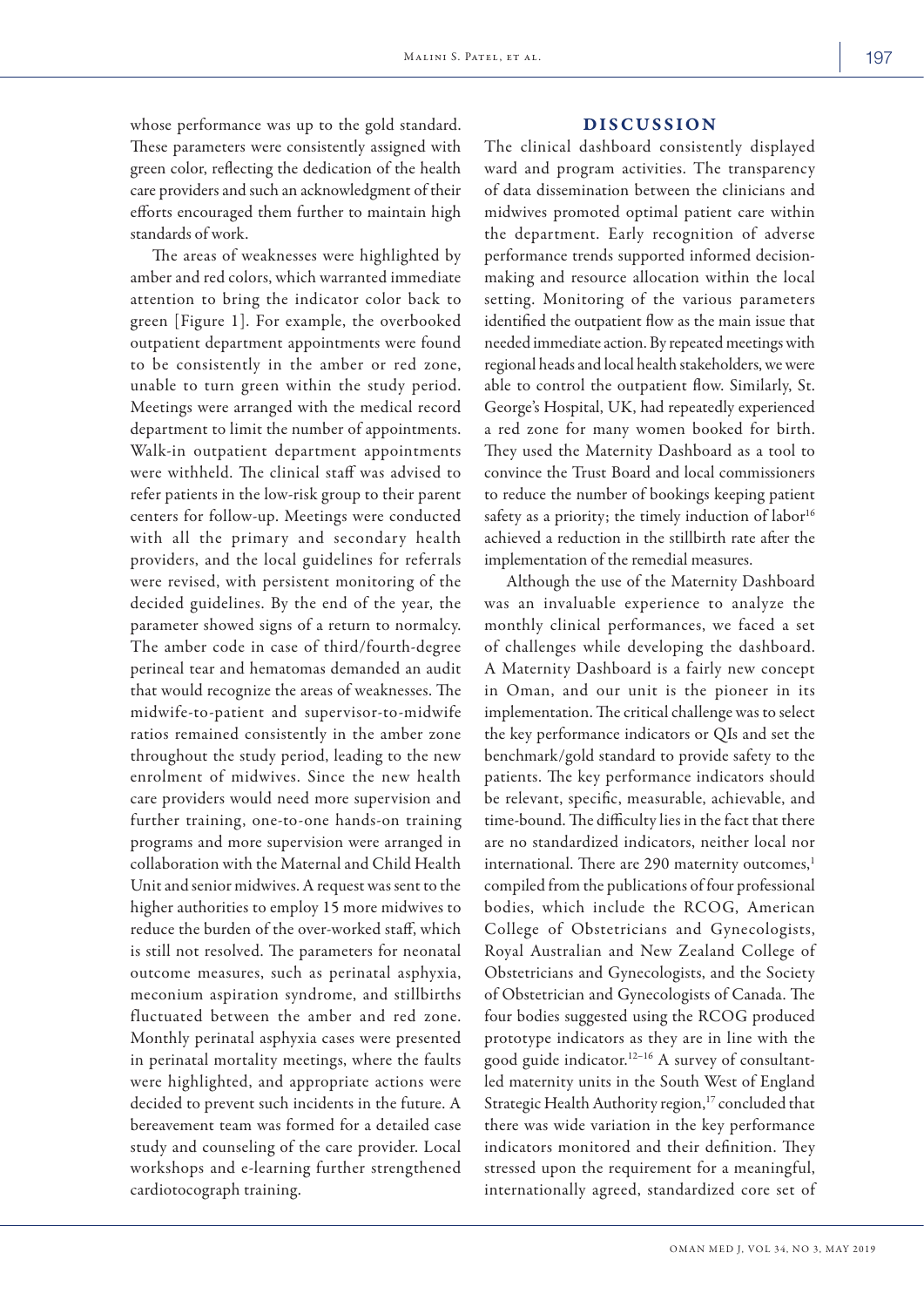maternity QIs, along with their optimal thresholds to avert adverse outcomes. The lack of a common system obstructs the comparison of the QIs and identification of those parameters that need attention. Data collection from all maternity units should be automated and easily accessible to all maternity units, which would help in standardizing the Maternity Dashboard.17–21 Another challenge faced during the establishment of the Maternity Dashboard was the shortage of senior doctors and consultants. Although the junior doctors were well-trained, rectifying the underscored indicators became a demanding task. Continuous shortage of midwives and clinicians was brought to the notice of local and national bodies. However, the gap in recruitment persists. We hope that persistent reminders to the local head of the departments will resolve this ongoing issue soon. Sustenance, or in other words, the consistency in the continuity of the Maternity Dashboard is a challenge, for which the strength, validity, and reliability of the key performance indicators should be periodically revised and modified using integrated data management. Maternity Dashboard demands both individual and collective efforts to continuously improve patient care and outcomes, which warrants a significant time commitment and good quality data.15

Nizwa Hospital in Oman, is an accredited patient-friendly hospital with a mission to provide a high level of health care and ensure patient safety. This can be achieved by continuous monitoring of the QIs in the Maternity Dashboard and taking immediate actions to ameliorate the threats before they manifest into actual harm. Thus, implementation of the Maternity Dashboard could be one of the dynamic tools providing information for quality assurance and exception reporting. The visual representation of data would act as an early warning system, with individual QIs helping in the identification of suboptimal performances that might otherwise pass undetected.

Moreover, the other hospitals in Oman can also adopt such a dashboard as the Ministry of Health electronic portal Al-Shifa is designed to manage the operations of a hospital or a network of healthcare units. The exchange of information all over the world using such a system is not yet possible, but with the advances in technology, it may become attainable in the future.

# CONCLUSION

The concept of Maternity Dashboard was accepted by the quality assurance committee and the Director of Nizwa Hospital. At present, the data, compiled in an Excel sheet, are transmitted manually every month, for display on the dashboard in the delivery suite. In the future, software for the construction of Maternity Dashboard would be developed, using Oman's Al-Shifa system to disseminate the information to health care providers, locally and nationally. In addition, the clinical dashboard would be introduced in other hospitals and specialties at the regional and tertiary level of the health care system in Oman. In the future, we might be able to compare the quality of performance of various hospitals using similar QIs.

#### *Disclosure*

The authors declared no conflicts of interest. No funding was received for this study.

#### *Acknowledgements*

We acknowledge Dr. Ilham M. Hamdi, FRCOG, Senior Consultant, Jalila Mansoor Al-Mazrooi, MCH Unit Head. Dr. Qameriya Am Busaidi, Fetal Medicine Specialist Head of Department, Nizwa Hospital.

#### references

- 1. Draycott T, Sibanda T, Laxton C, Winter C, Mahmood T, Fox R. Quality improvement demands quality measurement. BJOG 2010 Dec;117(13):1571-1574.
- 2. Clancy CM, Farquhar MB, Sharp BA. Patient safety in nursing practice. J Nurs Care Qual 2005 Jul-Sep;20(3):193-197.
- 3. Boulkedid R, Alberti C, Sibony O. Quality indicator development and implementation in maternity units. Best Pract Res Clin Obstet Gynaecol 2013 Aug;27(4):609-619.
- 4. Department of Health. Quality and performance in the NHS. High-level performance indicators and clinical indicators. [cited 18 July 2018]. Available from: (URL) www.performance.doh.gov.uk/indicat/nhsci.htm.
- 5. Gaspar J, Chagas J, Osanan GC, Cruz-Correa R, Reis ZS. Maternal and neonatal healthcare information system: development of an obstetric electronic health record and health care indicators dashboard. ITBAM 2013. Springer, Berlin, Heidelberg. p. 62-76.
- 6. World Health Organization. Monitoring, evaluation and review of national health strategies: a country- led platform for information and accountability. Geneva: WHO. November 2011.
- 7. Majeed A, Lester H, Bindman AB. Improving the quality of care with performance indicators. BMJ 2007  $Nov; 335(7626): 916-918.$
- 8. Stone-Griffith S, Englebright JD, Cheung D, Korwek KM, Perlin JB. Data-driven process and operational improvement in the emergency department: the ED Dashboard and Reporting Application. J Healthc Manag 2012 May-Jun;57(3):167-180, discussion 180-181.
- 9. Khemani S, Patel P, Singh A, Kalan A, Cumberworth V. Clinical dashboards in otolaryngology. Clin Otolaryngol 2010 Jun;35(3):251-253.
- 10. Health Department of Intrapartum-related deaths: 500